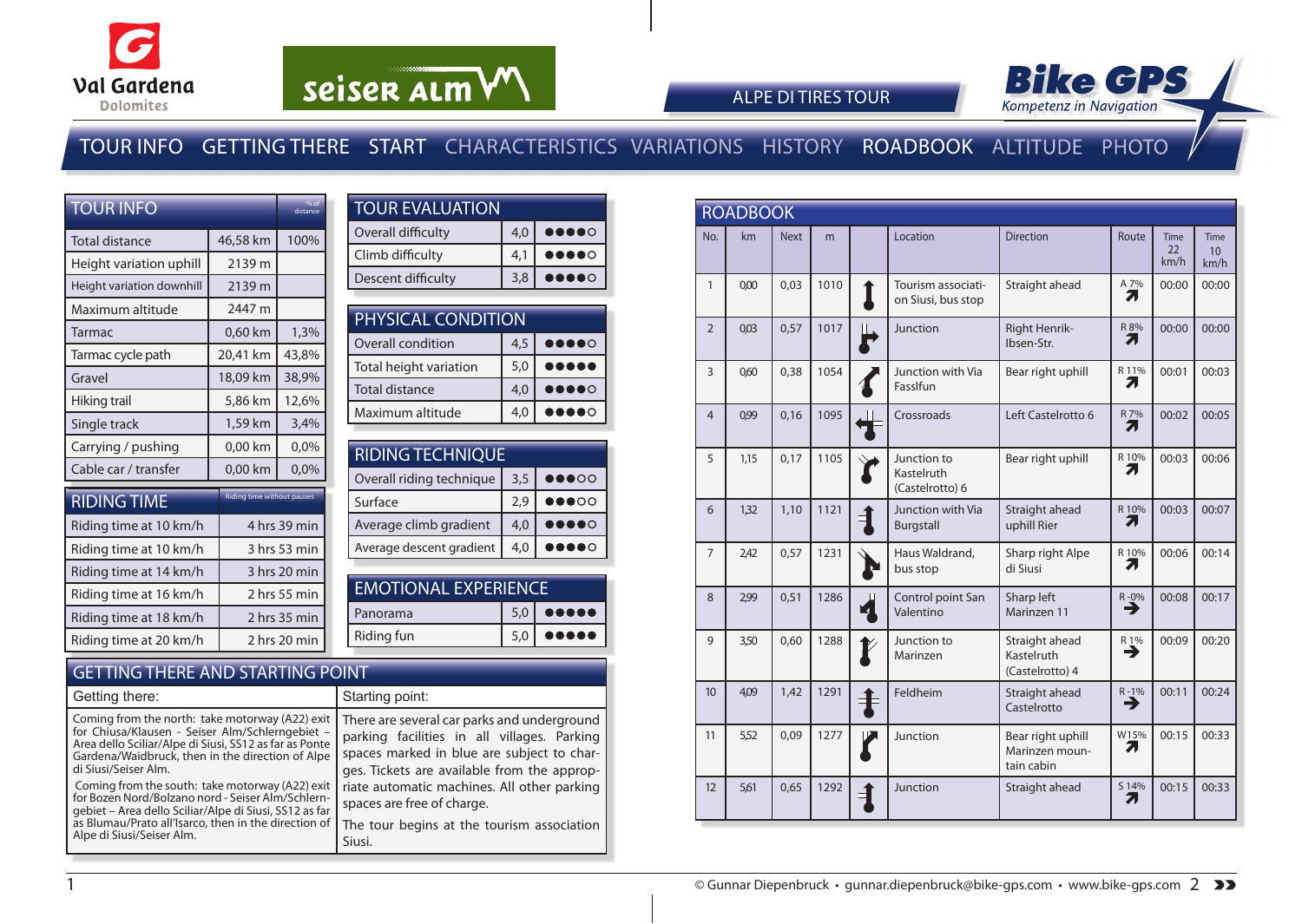



ALPE DI TIRES TOUR

|     | <b>ROADBOOK</b> |             |      |               |                                     |                                       |                |                                          |                                        |
|-----|-----------------|-------------|------|---------------|-------------------------------------|---------------------------------------|----------------|------------------------------------------|----------------------------------------|
| No. | km              | <b>Next</b> | m    |               | Location                            | <b>Direction</b>                      | Route          | <b>Time</b><br>$22 \overline{)}$<br>km/h | <b>Time</b><br>10 <sup>°</sup><br>km/h |
| 13  | 6,26            | 0,21        | 1382 | ╡             | Junction to the<br>Wasserebene      | Straight ahead<br>Schafstall 8        | S 20%<br>T     | 00:17                                    | 00:37                                  |
| 14  | 6,47            | 0,31        | 1424 |               | Junction                            | Straight ahead<br>uphill Schafstall 8 | S 18%          | 00:17                                    | 00:38                                  |
| 15  | 6,78            | 1,06        | 1476 |               | Schafstall                          | Sharp right<br>Marinzen               | W-0%<br>→      | 00:18                                    | 00:40                                  |
| 16  | 784             | 0,12        | 1478 |               | Near Marinzen<br>mountain cabin     | Sharp left Gstatsch                   | S 4%<br>71     | 00:21                                    | 00:47                                  |
| 17  | 7,96            | 0,16        | 1482 |               | Junction to Gola,<br>Alpe di Siusi  | <b>Right Gstatsch</b>                 | $S - 0\%$<br>→ | 00:21                                    | 00:47                                  |
| 18  | 8,12            | 0,27        | 1480 |               | Junction to Seis<br>(Suisi) 11      | Straight ahead                        | $S - 7%$<br>Ł  | 00:22                                    | 00:48                                  |
| 19  | 8,40            | 0,16        | 1467 |               | Junction footpath<br>10 to Gstatsch | Straight ahead<br>Gstatsch            | $S - 6%$<br>N  | 00:22                                    | 00:50                                  |
| 20  | 8,56            | 0,08        | 1457 |               | Junction gravel<br>road             | <b>Bear left Gstatsch</b><br>10       | S 12%<br>71    | 00:23                                    | 00:51                                  |
| 21  | 8,63            | 1,47        | 1466 | $\frac{1}{4}$ | Junction hiking<br>trail 10         | Straight ahead                        | S 1%<br>→      | 00:23                                    | 00:51                                  |
| 22  | 10,10           | 0,18        | 1480 | $\mathbf I$   | Junction footpath<br>to Marinzen    | Straight ahead                        | W 3%<br>→      | 00:27                                    | 01:00                                  |
| 23  | 10,28           | 0,20        | 1484 |               | Single track junc-<br>tion          | Bear right downhill                   | $P - 8%$<br>Y  | 00:28                                    | 01:01                                  |
| 24  | 10,48           | 0,04        | 1466 |               | Bench                               | Bear left uphill                      | R 7%<br>Л      | 00:28                                    | 01:02                                  |
| 25  | 10,53           | 0,50        | 1469 |               | Gstatsch                            | Sharp left Alpe di<br>Siusi road      | R 9%<br>71     | 00:28                                    | 01:03                                  |

|     | <b>ROADBOOK</b> |             |      |   |                                                                     |                                                   |              |                           |                                         |
|-----|-----------------|-------------|------|---|---------------------------------------------------------------------|---------------------------------------------------|--------------|---------------------------|-----------------------------------------|
| No. | km              | <b>Next</b> | m    |   | Location                                                            | <b>Direction</b>                                  | Route        | <b>Time</b><br>22<br>km/h | <b>Time</b><br>10 <sup>10</sup><br>km/h |
| 26  | 11,03           | 0,31        | 1512 |   | Crossroads hiking<br>trail                                          | Straight ahead                                    | R 10%<br>71  | 00:30                     | 01:06                                   |
| 27  | 11,34           | 0.40        | 1542 |   | Crossroads hiking<br>trail                                          | Straight ahead                                    | R 8%<br>71   | 00:30                     | 01:08                                   |
| 28  | 11,74           | 1,25        | 1575 |   | Crossroads hiking<br>trail                                          | Straight ahead                                    | R 9%<br>71   | 00:32                     | 01:10                                   |
| 29  | 12,98           | 0,10        | 1688 | Ņ | Junction to<br>Kastelruth, Seis<br>(Castelrotto,<br>Siusi) 4        | Straight ahead<br>Seiser Alm (Alpe di<br>Siusi) 4 | R 7%<br>71   | 00:35                     | 01:17                                   |
| 30  | 13,09           | 0,20        | 1696 |   | Junction to the<br>Marinzen moun-<br>tain cabin (small<br>car park) | Straight ahead                                    | R 7%<br>Я    | 00:35                     | 01:18                                   |
| 31  | 13,29           | 0,50        | 1710 |   | Bend car park<br>Punta di Razzes,<br>bus stop                       | Bear right across<br>the car park                 | R 13%<br>2.  | 00:36                     | 01:19                                   |
| 32  | 13,78           | 0,93        | 1777 |   | Junction gravel<br>road                                             | Straight ahead<br>uphill                          | R 15%<br>T   | 00:37                     | 01:22                                   |
| 33  | 14.71           | 0.11        | 1921 |   | Junction                                                            | Right Punta di<br>Razzes                          | S 11%<br>71  | 00:40                     | 01:28                                   |
| 34  | 14,82           | 0,11        | 1935 |   | Punta di Razzes                                                     | <b>Back</b>                                       | $S-11%$<br>Y | 00:40                     | 01:28                                   |
| 35  | 14,93           | 0,09        | 1921 |   | Intersection                                                        | Bear right uphill                                 | R 14%<br>71  | 00:40                     | 01:29                                   |
| 36  | 15,02           | 0,09        | 1933 |   | Junction                                                            | Straight ahead<br>uphill                          | R 7%<br>71   | 00:40                     | 01:30                                   |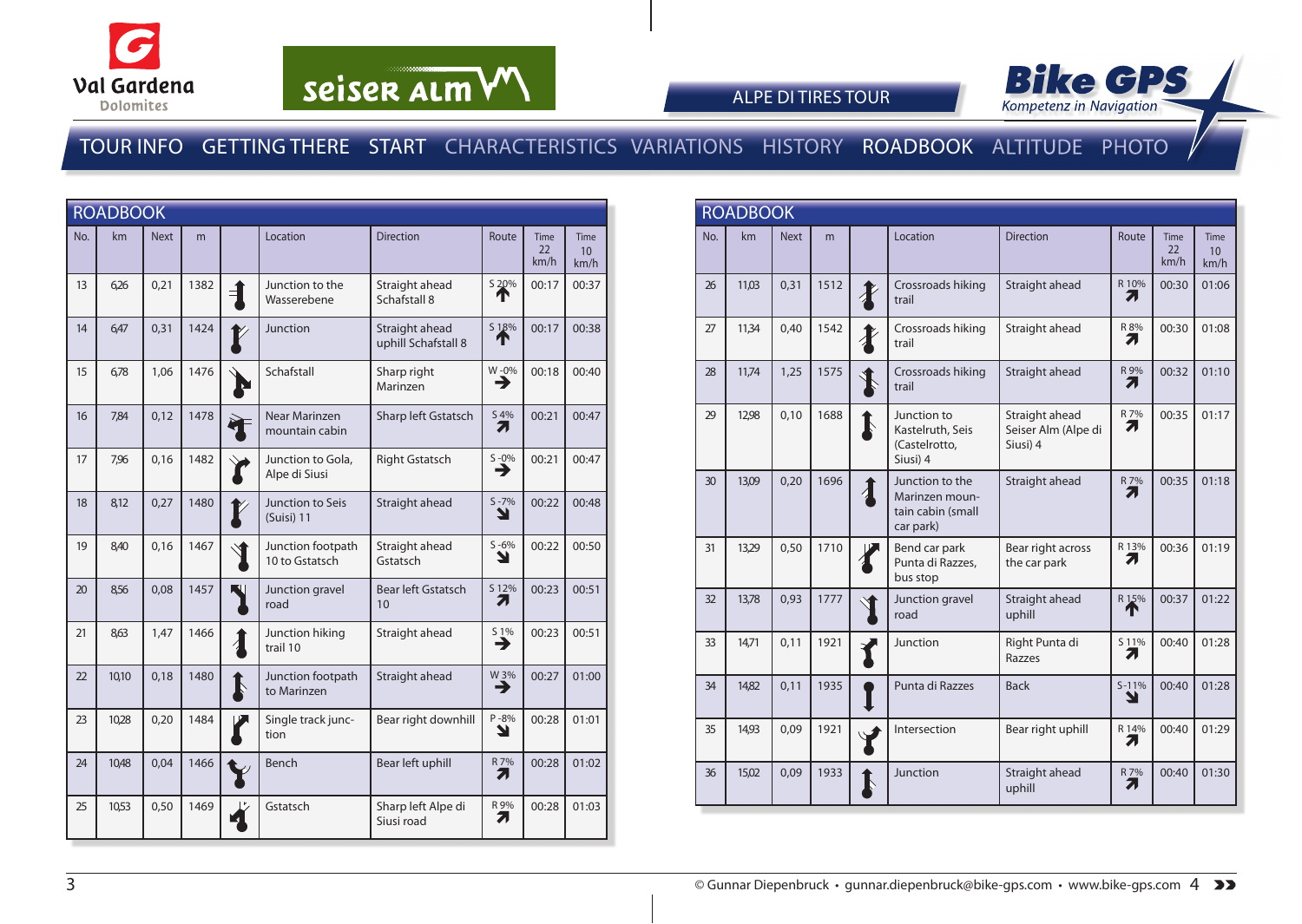



ALPE DI TIRES TOUR

|     | <b>ROADBOOK</b> |             |      |             |                                                              |                                           |                       |                           |                                         |
|-----|-----------------|-------------|------|-------------|--------------------------------------------------------------|-------------------------------------------|-----------------------|---------------------------|-----------------------------------------|
| No. | km              | <b>Next</b> | m    |             | Location                                                     | <b>Direction</b>                          | Route                 | <b>Time</b><br>22<br>km/h | <b>Time</b><br>10 <sup>10</sup><br>km/h |
| 37  | 15,11           | 0,53        | 1939 | W           | Junction to the<br>Schlernhaus /<br>Rifugio Bolzano          | <b>Bear left Laurin</b><br>mountain cabin | $\sum_{n=1}^{\infty}$ | 00:41                     | 01:30                                   |
| 38  | 15,64           | 0,09        | 1957 | É.          | Bench, table                                                 | Straight ahead<br>Laurin hut              | S 8%<br>71            | 00:42                     | 01:33                                   |
| 39  | 15,73           | 0,56        | 1964 | W           | Junction                                                     | Bear left Laurinhut                       | S 9%<br>71            | 00:42                     | 01:34                                   |
| 40  | 16,29           | 0,27        | 2012 |             | Junction to Sattler<br>Schwaige/Malga<br>Sattler             | Bear left<br>Goldknopf / Punta<br>d'oro   | W 1%<br>→             | 00:44                     | 01:37                                   |
| 41  | 16,56           | 0,19        | 2013 |             | Laurinhut                                                    | Right                                     | $S_1\%$<br>→          | 00:45                     | 01:39                                   |
| 42  | 16,75           | 0,50        | 2015 |             | Junction to Sattler<br>Schwaige                              | Left                                      | $S - 2\%$<br>→        | 00:45                     | 01:40                                   |
| 43  | 17,25           | 0,03        | 2011 |             | <b>Junction Tierser</b><br>Alpl (Rifugio Alpe<br>di Tires) 2 | Straight ahead                            | $\sum_{n=1}^{\infty}$ | 00:47                     | 01:43                                   |
| 44  | 17,28           | 0,08        | 2011 |             | <b>Mountain station</b><br>Panorama                          | Straight ahead                            | $S - 5%$<br>Y         | 00:47                     | 01:43                                   |
| 45  | 17,35           | 0,29        | 2007 |             | Alpenhotel<br>Panorama                                       | Bear right                                | R-9%<br>Y             | 00:47                     | 01:44                                   |
| 46  | 17,64           | 0,01        | 1980 | ビ           | Intersection tar-<br>mac road                                | Sharp right<br>Goldknopf                  | R 0%<br>→             | 00:48                     | 01:45                                   |
| 47  | 17,65           | 0,92        | 1980 | $\mathbf 1$ | Junction to Malga<br>Ritsch Schwaige                         | Straight ahead                            | $R_3\%$               | 00:48                     | 01:45                                   |
| 48  | 18,57           | 0,54        | 2014 |             | Junction to the<br>questhouse<br>Panorama                    | Straight ahead<br>uphill                  | R 5%<br>71            | 00:50                     | 01:51                                   |

|     | <b>ROADBOOK</b> |             |      |   |                                                            |                                                        |                               |                           |                                         |
|-----|-----------------|-------------|------|---|------------------------------------------------------------|--------------------------------------------------------|-------------------------------|---------------------------|-----------------------------------------|
| No. | km              | <b>Next</b> | m    |   | Location                                                   | <b>Direction</b>                                       | Route                         | <b>Time</b><br>22<br>km/h | <b>Time</b><br>10 <sup>10</sup><br>km/h |
| 49  | 19,11           | 0,69        | 2041 |   | Junction to the<br>Goldknopf                               | Bear left Saltria,<br>Mahlknechtjoch<br>hut            | S 1%<br>→                     | 00:52                     | 01:54                                   |
| 50  | 19,80           | 0,24        | 2041 |   | Beginning of tar-<br>mac                                   | Straight ahead                                         | $\mathsf{R}$<br>$-15%$<br>N   | 00:53                     | 01:58                                   |
| 51  | 20,04           | 0,29        | 2007 |   | End of tarmac                                              | Straight ahead                                         | $S \underline{2}\%$<br>→      | 00:54                     | 02:00                                   |
| 52  | 20,32           | 1,29        | 2013 |   | Almrosen moun-<br>tain cabin                               | Straight ahead<br>Mahlknechtjoch<br>hut, Dialer refuge | $\overset{53\%}{\rightarrow}$ | 00:55                     | 02:01                                   |
| 53  | 21,61           | 0.69        | 2054 |   | Mahlknechtjoch<br>hut (Molignon<br>Refuge)                 | Bear left Saltria 8                                    | $S-11%$<br>Y                  | 00:58                     | 02:09                                   |
| 54  | 22,31           | 0,79        | 1980 |   | Junction to Saltria<br>(seat)                              | Straight ahead<br>Rifugio Alpe di<br><b>Tires</b>      | S 15%<br>7.                   | 01:00                     | 02:13                                   |
| 55  | 23,09           | 0,26        | 2096 | Ņ | Junction hi-<br>king trail to<br>Mahlknechtjoch<br>hut     | Straight ahead<br>Rifugio Alpe di<br><b>Tires</b>      | S 14%<br>7.                   | 01:02                     | 02:18                                   |
| 56  | 23,35           | 0.12        | 2130 |   | Below the small<br>church at Dialler<br>(St. Anton Chapel) | Straight ahead<br>Rifugio Alpe di<br><b>Tires</b>      | S 10%<br>7,                   | 01:03                     | 02:20                                   |
| 57  | 23,47           | 0.42        | 2143 |   | Small church at<br>Dialler (St. Anton<br>Chapel)           | Bear right Rifugio<br>Alpe di Tires                    | S 20%                         | 01:04                     | 02:20                                   |
| 58  | 23,89           | 1,39        | 2226 |   | Electric fence,<br>junction to the<br>Sasso Piatto hut     | Straight ahead<br>Rifugio Alpe di<br><b>Tires</b>      | S 16%                         | 01:05                     | 02:23                                   |
| 59  | 25,28           | 0.06        | 2447 |   | Junction to the<br>Denti di Terrarossa<br>wind gap         | Bear left Rifugio<br>Alpe di Tires 4                   | $S - 8%$<br>ע                 | 01:08                     | 02:31                                   |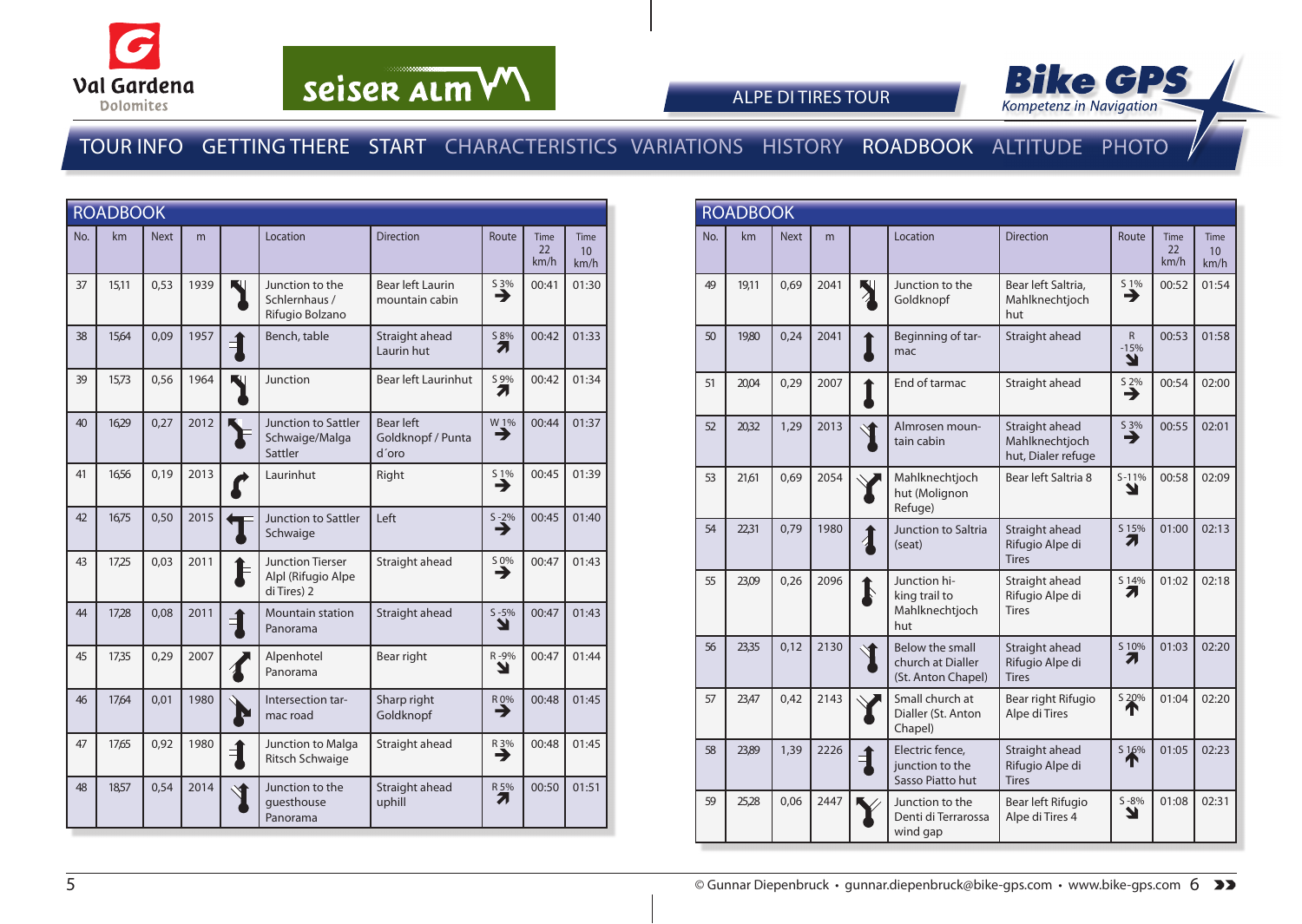



ALPE DI TIRES TOUR

|     | <b>ROADBOOK</b> |             |      |    |                                                    |                                         |                  |                    |                           |
|-----|-----------------|-------------|------|----|----------------------------------------------------|-----------------------------------------|------------------|--------------------|---------------------------|
| No. | km              | <b>Next</b> | m    |    | Location                                           | <b>Direction</b>                        | Route            | Time<br>22<br>km/h | <b>Time</b><br>10<br>km/h |
| 60  | 25,35           | 0,06        | 2442 |    | Rifugio Alpe di<br><b>Tires</b>                    | <b>Back</b>                             | S 8%<br>7.       | 01:09              | 02:32                     |
| 61  | 25,41           | 1,39        | 2447 |    | Junction to the<br>Denti di Terrarossa<br>wind gap | Bear right Dialer 4                     | $S-16%$<br>Y     | 01:09              | 02:32                     |
| 62  | 26,81           | 0,38        | 2226 | Н. | Electric fence                                     | <b>Right Sasso Piatto</b><br>hut        | W<br>$-10%$<br>Y | 01:13              | 02:40                     |
| 63  | 27,19           | 0,08        | 2186 |    | Junction                                           | Bear left level                         | $P - 2%$<br>→    | 01:14              | 02:43                     |
| 64  | 27,27           | 0,35        | 2185 |    | Mahlknechtjoch /<br>Passo Duron                    | Left uphill                             | $S - 8%$<br>N    | 01:14              | 02:43                     |
| 65  | 27,62           | 0,12        | 2143 |    | Small church<br>Dialler (St. Anton<br>Chapel)      | Right                                   | $S-10%$<br>Y     | 01:15              | 02:45                     |
| 66  | 27,75           | 0,25        | 2130 |    | Below small chur-<br>ch at Dialler                 | Sharp right Joch                        | W-5%<br>V        | 01:15              | 02:46                     |
| 67  | 28,00           | 1,33        | 2119 |    | <b>Junction Sasso</b><br>Piatto mountain<br>cabin  | Straight ahead                          | W-8%<br>↘        | 01:16              | 02:47                     |
| 68  | 29,33           | 1,12        | 2021 |    | Intersection                                       | Sharp left Saltria                      | $S-12%$<br>Y     | 01:19              | 02:55                     |
| 69  | 30,45           | 0,30        | 1891 |    | Intersection in<br>bend                            | Bear left downhill                      | $S-10%$<br>N     | 01:23              | 03:02                     |
| 70  | 30,75           | 1,07        | 1859 |    | Intersection in<br>bend                            | Bear left downhill                      | $S - 7%$<br>Y    | 01:23              | 03:04                     |
| 71  | 31,82           | 0,37        | 1772 |    | Intersection                                       | Straight ahead<br>Malga Tirler, Saltria | $S - 9%$<br>Y    | 01:26              | 03:10                     |

| <b>ROADBOOK</b> |       |             |      |   |                                          |                                                  |                             |                    |                                         |
|-----------------|-------|-------------|------|---|------------------------------------------|--------------------------------------------------|-----------------------------|--------------------|-----------------------------------------|
| No.             | km    | <b>Next</b> | m    |   | Location                                 | <b>Direction</b>                                 | Route                       | Time<br>22<br>km/h | <b>Time</b><br>10 <sup>10</sup><br>km/h |
| 72              | 32,19 | 0.80        | 1740 |   | <b>Guesthouse Malga</b><br><b>Tirler</b> | Straight ahead                                   | $R - 4%$<br>N               | 01:27              | 03:13                                   |
| 73              | 33,00 | 0.48        | 1701 |   | Junction Hans and<br>Paula Steger trail  | Straight ahead<br>Hans and Paula<br>Steger trail | R-5%<br>N                   | 01:29              | 03:17                                   |
| 74              | 33,48 | 1,74        | 1678 |   | <b>Intersection Hotel</b><br>Saltria     | Left uphill<br>Compatsch                         | R 8%<br>71                  | 01:31              | 03:20                                   |
| 75              | 35,22 | 0,47        | 1836 |   | Junction to Rauch<br>mountain cabin      | Bear left uphill                                 | R 6%<br>71                  | 01:36              | 03:31                                   |
| 76              | 35,70 | 0.90        | 1862 |   | Crossroads with<br>bus stop              | Right follow road                                | $R - 0\%$                   | 01:37              | 03:34                                   |
| 77              | 36,39 | 0.21        | 1865 |   | Junction to the Piz                      | Straight ahead<br>Compaccio                      | $R - 1\%$                   | 01:39              | 03:38                                   |
| 78              | 37,67 | 1,00        | 1856 |   | Junction to Hotel<br>Steger Dellai       | Straight ahead                                   | $R - 1%$<br>→               | 01:42              | 03:46                                   |
| 79              | 38,68 | 0.03        | 1841 | ╡ | <b>Tourist Info</b><br>Compaccio         | Straight ahead                                   | R 0%<br>→                   | 01:45              | 03:52                                   |
| 80              | 38,70 | 0,24        | 1841 |   | Compaccio                                | Straight ahead                                   | $R - 6%$<br>N               | 01:45              | 03:52                                   |
| 81              | 38,94 | 0.03        | 1827 |   | Junction                                 | Left Gasthaus Zorzi                              | $5 - 3\%$                   | 01:46              | 03:53                                   |
| 82              | 38,97 | 0,12        | 1826 |   | <b>Gasthaus Zorzi</b>                    | Right car park<br>Spitzbühel                     | W<br>$-20%$<br>J            | 01:46              | 03:53                                   |
| 83              | 39,09 | 0.13        | 1802 |   | Beginning of tar-<br>mac road            | Straight ahead                                   | $\mathsf{R}$<br>$-12%$<br>Ł | 01:46              | 03:54                                   |
| 84              | 39,22 | 0,22        | 1787 |   | Malga Jaggl<br>Schwaige                  | Straight ahead<br>downhill                       | $S-12%$<br>Y                | 01:46              | 03:55                                   |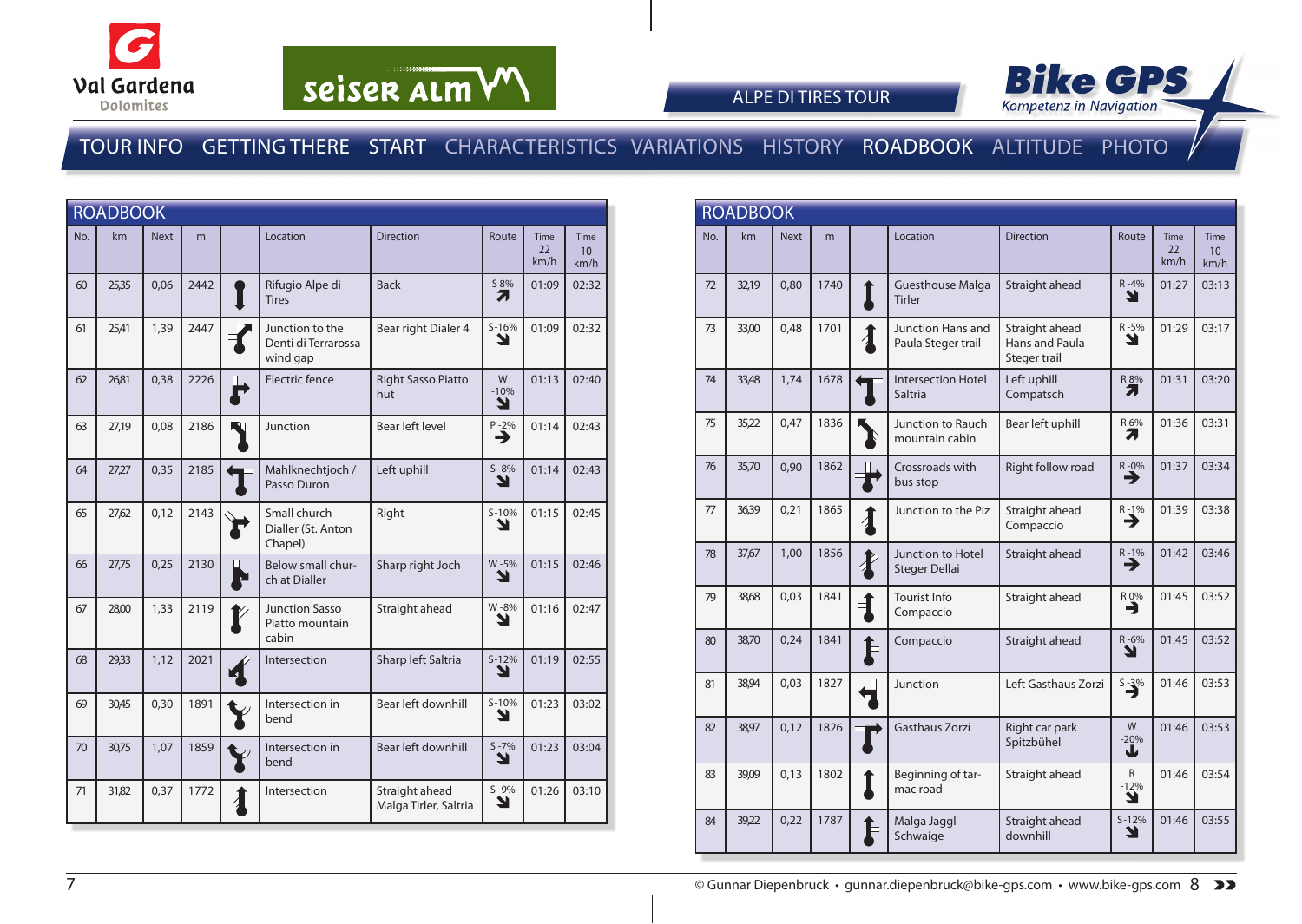



ALPE DI TIRES TOUR

|     | <b>ROADBOOK</b> |             |      |   |                                                     |                                                         |                             |                           |                                         |
|-----|-----------------|-------------|------|---|-----------------------------------------------------|---------------------------------------------------------|-----------------------------|---------------------------|-----------------------------------------|
| No. | km              | <b>Next</b> | m    |   | Location                                            | <b>Direction</b>                                        | Route                       | <b>Time</b><br>22<br>km/h | <b>Time</b><br>10 <sup>10</sup><br>km/h |
| 85  | 39,45           | 0,31        | 1761 | J | <b>Hotel Seelaus</b>                                | Straight ahead car<br>park Spitzbühel,<br>Castelrotto 4 | P-12%<br>Y                  | 01:47                     | 03:56                                   |
| 86  | 39,75           | 0,11        | 1723 |   | Above car park<br>Spitzbühel                        | Straight ahead<br>along fence                           | W<br>$-12%$<br>Y            | 01:48                     | 03:58                                   |
| 87  | 39,86           | 0,20        | 1710 |   | Bend car park<br>Spitzbühel, bus<br>stop            | Straight ahead<br>downhill Alpe di<br>Siusi road        | R-7%<br>Y                   | 01:48                     | 03:59                                   |
| 88  | 40,06           | 0,10        | 1696 |   | Junction to the<br>Marinzen hut<br>(small car park) | Straight ahead                                          | $R_{\bar{S}}$ <sup>7%</sup> | 01:49                     | 04:00                                   |
| 89  | 40,16           | 0,50        | 1688 |   | Junction                                            | <b>Bear left</b><br>Castelrotto, Seis 4                 | W<br>$-22%$<br>┶            | 01:49                     | 04:00                                   |
| 90  | 40,67           | 0,40        | 1575 |   | Crossroad                                           | Sharp left Alpe di<br>Siusi road                        | R-8%<br>N                   | 01:50                     | 04:04                                   |
| 91  | 41,07           | 0,37        | 1542 |   | Junction                                            | Bear left down-<br>hill 4                               | P-18%<br>Y                  | 01:51                     | 04:06                                   |
| 92  | 41,43           | 0,10        | 1481 |   | Junction single<br>track                            | Straight ahead<br>downhill                              | W<br>$-10%$<br>Ł            | 01:53                     | 04:08                                   |
| 93  | 41,53           | 0,18        | 1469 |   | Gstatsch                                            | Sharp left downhill<br>Alpe di Siusi road               | $R_{\bar{2}}\bar{5}^{\%}$   | 01:53                     | 04:09                                   |
| 94  | 41,71           | 0,08        | 1457 |   | Bend 3                                              | Left Bagni di<br><b>Razzes</b>                          | P-28%<br>业                  | 01:53                     | 04:10                                   |
| 95  | 41,79           | 0,51        | 1433 |   | Crossroads riding<br>trail                          | Left                                                    | P-15%<br>Y                  | 01:53                     | 04:10                                   |
| 96  | 42,30           | 0,04        | 1368 |   | Junction hiking<br>trail                            | Bear Left Bagni di<br>Razzes 9                          | $P - 9%$<br>N               | 01:55                     | 04:13                                   |

|     | <b>ROADBOOK</b> |             |      |              |                                                     |                                     |                             |                           |                                         |
|-----|-----------------|-------------|------|--------------|-----------------------------------------------------|-------------------------------------|-----------------------------|---------------------------|-----------------------------------------|
| No. | km              | <b>Next</b> | m    |              | Location                                            | <b>Direction</b>                    | Route                       | <b>Time</b><br>22<br>km/h | <b>Time</b><br>10 <sup>10</sup><br>km/h |
| 97  | 42,34           | 0.09        | 1364 |              | Bridge over brook                                   | Right cross bridge<br>over brook    | W<br>$-13%$<br>N            | 01:55                     | 04:14                                   |
| 98  | 42.44           | 0.58        | 1353 |              | Intersection gravel<br>road                         | Right                               | $S-18%$<br>N                | 01:55                     | 04:14                                   |
| 99  | 43,01           | 0,23        | 1244 |              | Junction hiking<br>trail to Bagni di<br>Razzes      | Straight ahead                      | $S - 15%$<br>ν              | 01:57                     | 04:18                                   |
| 100 | 43,24           | 0,14        | 1210 |              | Junction in bend<br>(nature park<br>boundary)       | Sharp left downhill                 | $S - 9%$<br>₩               | 01:57                     | 04:19                                   |
| 101 | 43,39           | 0.12        | 1197 |              | Crossroad                                           | Bear right downhill                 | $S-13%$<br>N                | 01:58                     | 04:20                                   |
| 102 | 43,50           | 0,18        | 1182 |              | Intersection to<br>Bagni di Razzes<br>trail (bench) | Bear right downhill                 | R-9%<br>ע                   | 01:58                     | 04:21                                   |
| 103 | 43,68           | 0,09        | 1167 |              | Junction                                            | Bear left level                     | $S - 3%$<br>∍               | 01:59                     | 04:22                                   |
| 104 | 43,77           | 0,13        | 1165 | $\mathbf{V}$ | Fork water reser-<br>voir                           | Bear right Seis<br>(Siusi) 1        | W<br>$-12%$<br>Y            | 01:59                     | 04:22                                   |
| 105 | 43,90           | 0,40        | 1148 |              | Road junction                                       | Bear left downhill                  | $\mathsf{R}$<br>$-10%$<br>Y | 01:59                     | 04:23                                   |
| 106 | 44,30           | 0,14        | 1109 |              | Junction gravel<br>road                             | <b>Bear left Siusi</b><br>cable car | S 6%<br>71                  | 02:00                     | 04:25                                   |
| 107 | 44,45           | 0,25        | 1117 |              | Junction to<br>Castelvecchio                        | Straight ahead<br>Ruine Salegg 3    | W<br>$-12%$<br>N            | 02:01                     | 04:26                                   |
| 108 | 44,70           | 0,68        | 1086 |              | Plaque on life ex-<br>pectancy                      | Straight ahead                      | $W - 4%$<br>⊣               | 02:01                     | 04:28                                   |